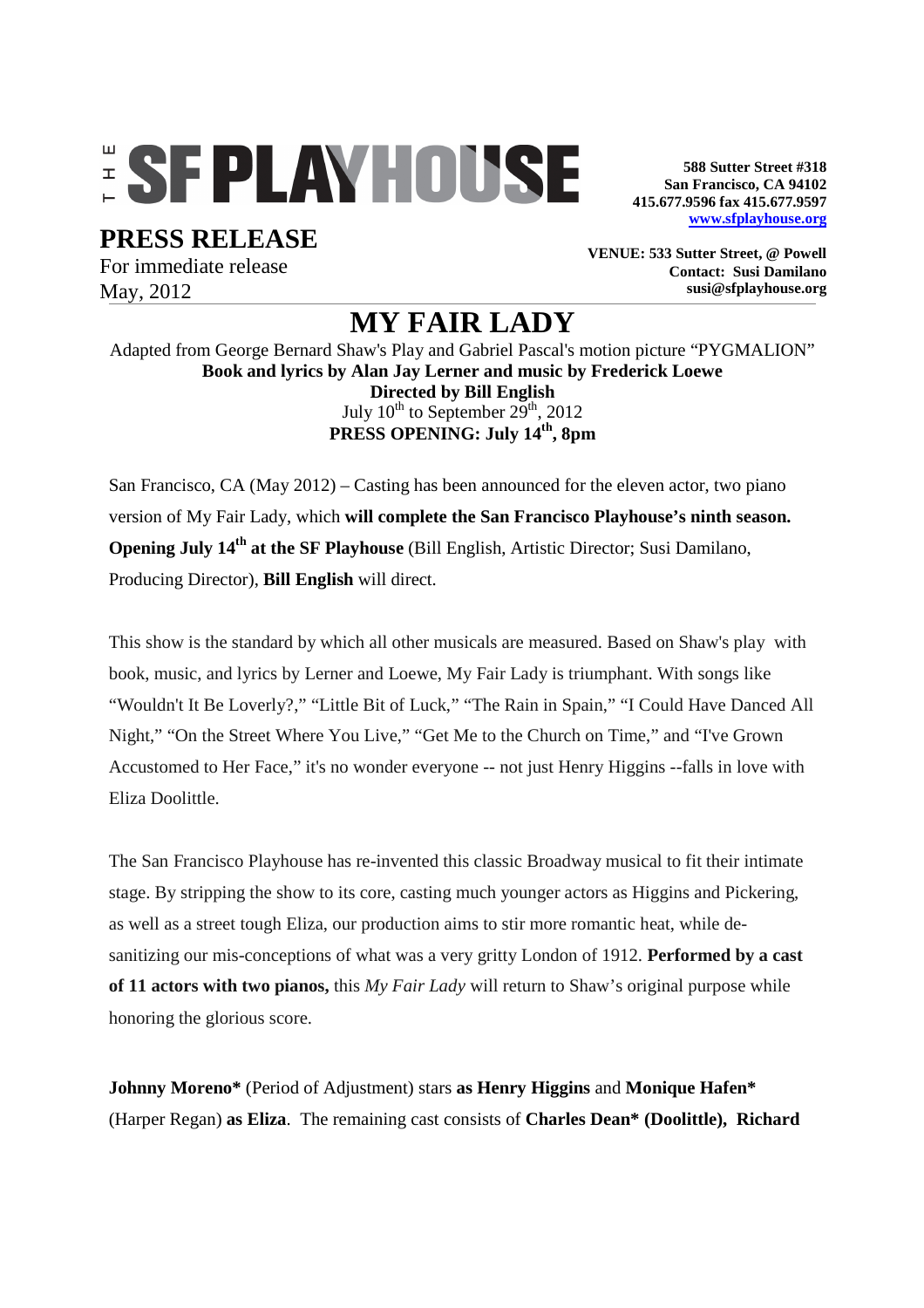## **THE SF PLAYHOUSE My Fair Lady**  *Continued:*

**Frederick\* (Colonel Pickering), Justin Gillman (Freddy), Karen Hirst (Mrs. Higgins/Mrs. Pierce)** and an ensemble of **Luke Chapman, Mandy Khoshnevisan, Ken McPherson, Randy Nazarian\*,** and **Corinne Proctor.**

**Alan Jay Lerner** (1918-1986) and **Frederick Loewe** (1901-1988) wrote some of the most stylish, sophisticated theater music of the 20th century. The collaboration didn't come until relatively late in the career of each. New York-born, Harvard-educated Lerner wrote material for radio and for individual performers in the '30s. Loewe, born in Berlin, came to the U.S. in 1924 and gradually worked his way into theater music. The two were introduced in 1942. They scored their first hit, the fantasy *Brigadoon*, in 1947. The Lerner-Loewe formula was to combine Loewe's lush, melodic music, redolent of Viennese waltz, with Lerner's witty, literate lyrics. This they did in some of the most popular and best-remembered musicals of the '40s,'50s, and '60s, notably Paint Your Wagon, My Fair Lady, and Camelot (plus the musical film *Gigi*). After Loewe's retirement, Lerner wrote with other composers, most successfully with Burton Lane (*On a Clear Day You Can See Forever)*.

Founded by **Bill English and Susi Damilano** in 2003, **The San Francisco Playhouse** is the fastest growing and most awarded Theater Company in San Francisco. It has been hailed as a "small delicacy" by SF Weekly, "eclectic" by the San Francisco Bay Guardian, and "local theater's best kept secret" by San Francisco Magazine. Located in Union Square, The San Francisco Playhouse offers intimate, professional theatre with top notch actors and world class design. It has received multiple awards for overall productions, acting, and design including the SF Weekly Best Theatre Award, Bay Guardian's Best Off-Broadway Theatre Award. The San Francisco Chronicle raved, **"One of the most meteoric rises [of the decade] has been that of SF Playhouse, Bill English and Susi Damilano's 7-year-old-start-up that has been attracting more top-notch actors, directors, and scripts every year."** The SF Playhouse has become the intimate theatre alternative to the traditional Union Square theatre fare, providing a creative home and inspiring environment where actors, directors, writers, designers, and theatre lovers converge to create works that celebrate the human spirit.